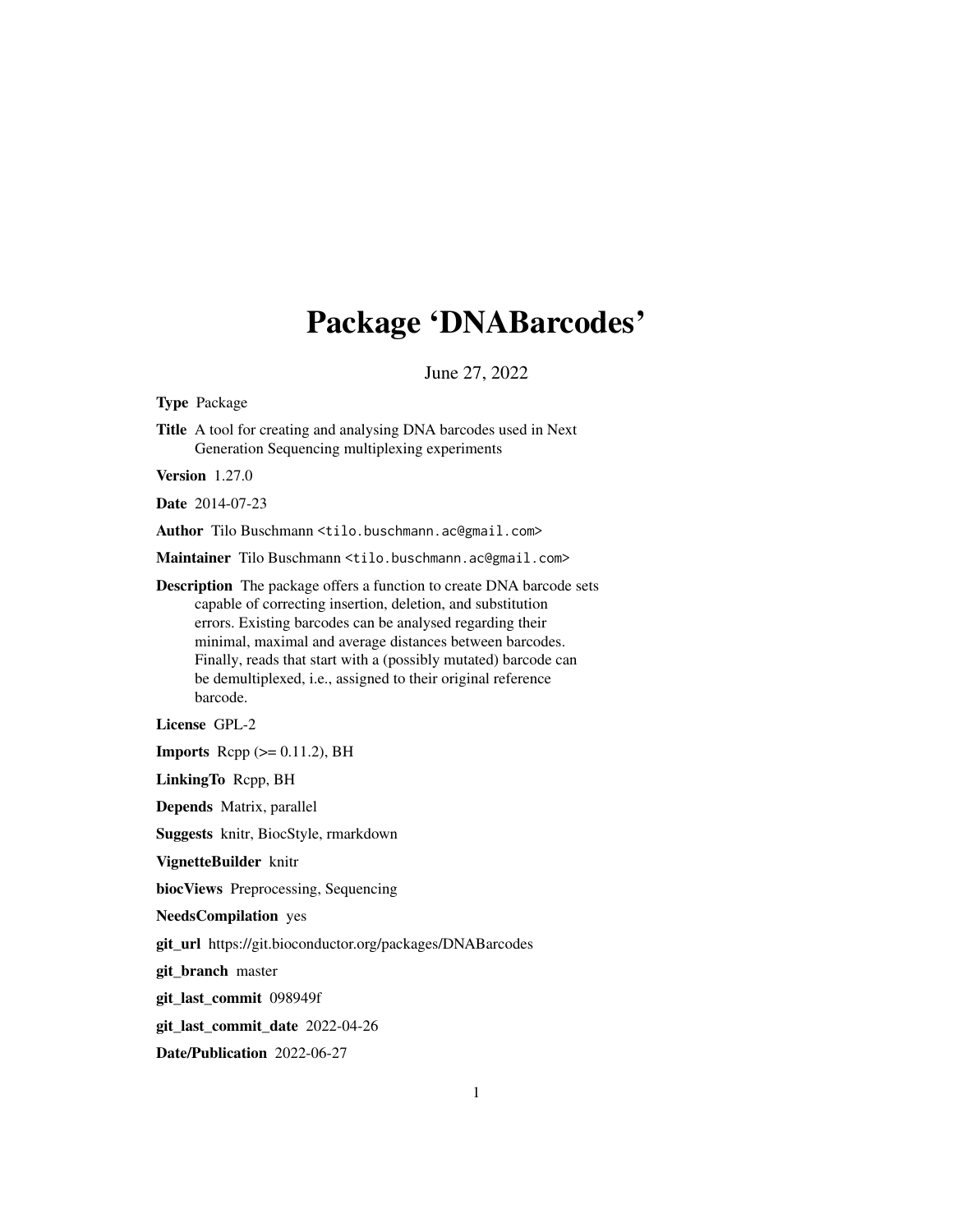### <span id="page-1-0"></span>R topics documented:

| Index |  |
|-------|--|

DNABarcodes-package *Create and analyse DNA barcode sets that are capable of error correction.*

#### Description

The package offers a function to create DNA barcode sets capable of correcting substitution errors or insertion, deletion, and substitution errors. Existing barcodes can be analysed regarding their minimal, maximal and average distances between barcodes. Finally, reads that start with a (possibly mutated) barcode can be demultiplexed, i.e. assigned to their original reference barcode.

#### Details

| Package: | <b>DNABarcodes</b> |
|----------|--------------------|
| Type:    | Package            |
| Version: | 0.1                |
| Date:    | 2014-07-23         |
| License: | $GPI - 2$          |

The function [create.dnabarcodes](#page-5-1) creates a set of barcodes of equal length that satisfies some wished criteria regarding error correction.

After sequencing the DNA/RNA material, the researcher will have a set of reads that start with a (possibly mutated) barcode. For Illumina HiSeq, this is the index read. For PacBio, this is the read itself (with some other complications). The function [demultiplex](#page-10-1) can then be used to assign reads to their original reference barcodes. [demultiplex](#page-10-1) will correct mutations in a best-effort way.

Existing sets of barcodes (e.g. supplied by a manufacturer) can be analysed with functions [analyse.barcodes](#page-2-1) and [barcode.set.distances](#page-4-1).

The advantage of this package over using already available barcode sets in the scientific community is the ability to flexibly generate new barcode sets of different properties. For example, [create.dnabarcodes](#page-5-1) can use a pre-existing barcode library as a candidate set for a better barcode set. In another example, a higher distance  $(e.g., dist = 4)$  can be used. Such a parameter setting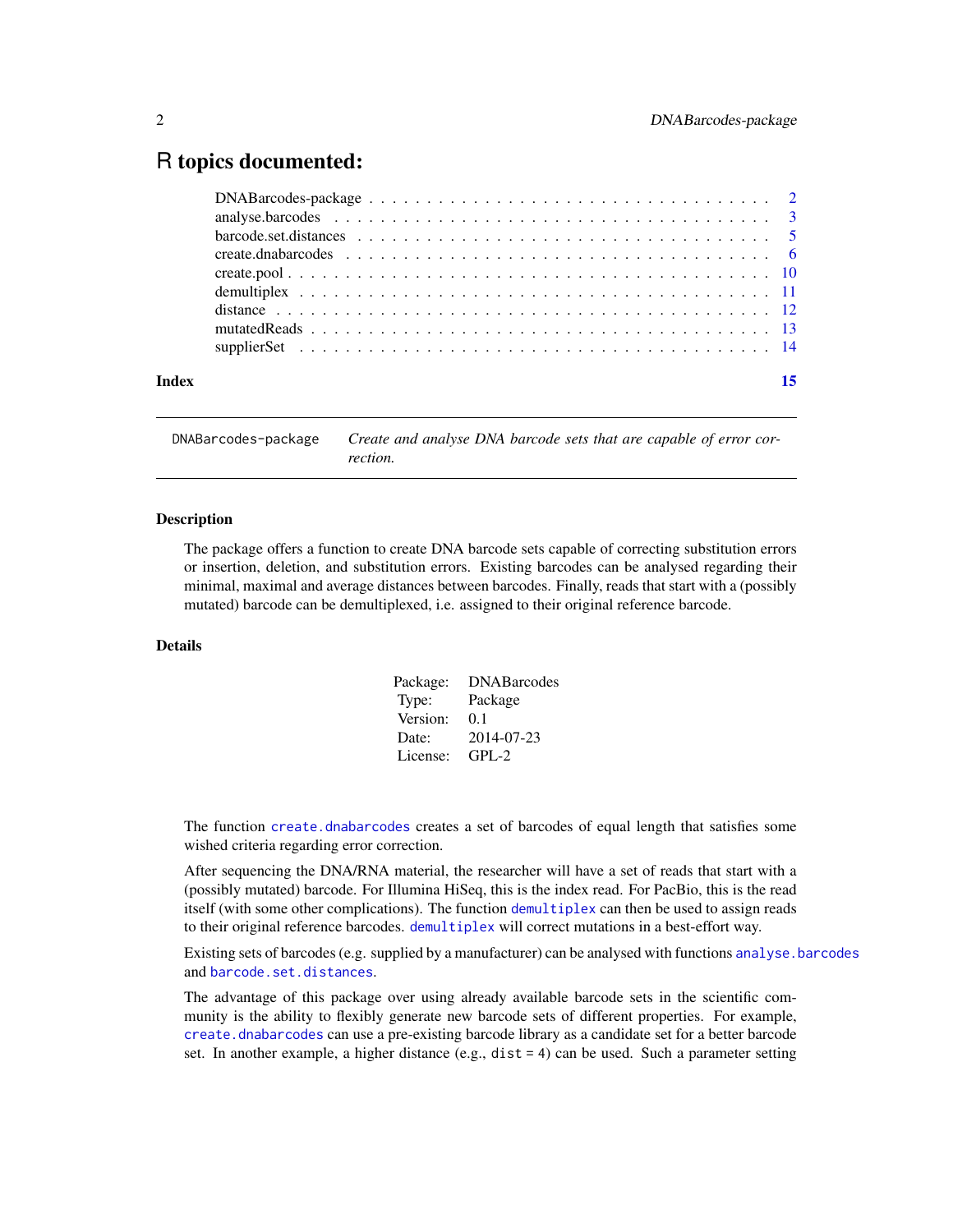#### <span id="page-2-0"></span>analyse.barcodes 3

would possibly increase the error detection property of the code as well as the average barcode distance, increasing the probability of guessing a barcode during demultiplexing.

#### Author(s)

Tilo Buschmann (tilo.buschmann.ac@gmail.com)

#### References

Buschmann, T. and Bystrykh, L. V. (2013) Levenshtein error-correcting barcodes for multiplexed DNA sequencing. BMC bioinformatics, 14(1), 272. Available from [http://www.biomedcentral.](http://www.biomedcentral.com/1471-2105/14/272) [com/1471-2105/14/272](http://www.biomedcentral.com/1471-2105/14/272).

Levenshtein, V. I. (1966). Binary codes capable of correcting deletions, insertions and reversals. In Soviet physics doklady (Vol. 10, p. 707).

Hamming, R. W. (1950). Error detecting and error correcting codes. Bell System technical journal, 29(2), 147-160.

Conway, J. and Sloane, N. (1986) Lexicographic codes: error-correcting codes from game theory. Information Theory, IEEE Transactions on, 32(3), 337-348.

Pattabiraman, B., Patwary, M. M. A., Gebremedhin, A. H., Liao, W. K. and Choudhary, A. (2013) Fast algorithms for the maximum clique problem on massive sparse graphs. In Algorithms and Models for the Web Graph (pp. 156-169). Springer International Publishing.

Ashlock, D., Guo, L. and Qiu, F. (2002) Greedy closure evolutionary algorithms. In Computational Intelligence, Proceedings of the World on Congress on (Vol. 2, pp. 1296-1301). IEEE.

Brouwer, A. E., Shearer, L. B. and Sloane, N. I. A. (1990) A new table of constant weight codes. In IEEE Trans Inform Theory.

#### Examples

# Create Sequence Levenshtein Barcodes with the default heuristic dnabarcodes1 <- create.dnabarcodes(5, metric="seqlev")

# Create Sequence Levenshtein Barcodes with a better, but slower heuristic dnabarcodes2 <- create.dnabarcodes(5, metric="seqlev", heuristic="ashlock")

<span id="page-2-1"></span>analyse.barcodes *Analyse Sets of Barcode*

#### Description

The function analyses the properties of sets of (potential) barcodes. For various metrics, minimal, maximal and average distances are calculated and hints on error correction capabilities of the code are given.

#### Usage

analyse.barcodes(barcodes, metric = c("hamming", "seqlev", "levenshtein"), cores=detectCores()/2, costandl = 1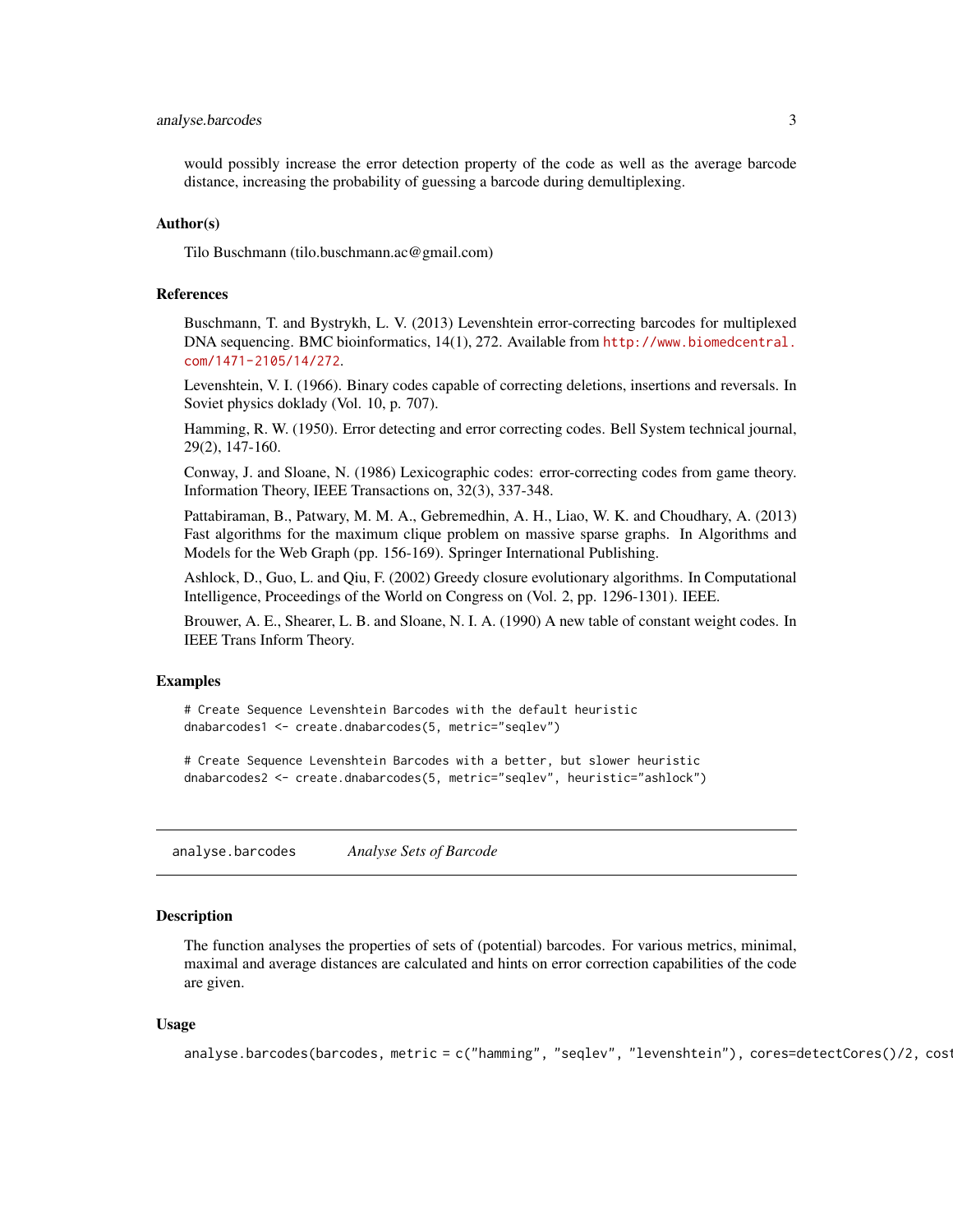#### <span id="page-3-0"></span>Arguments

| barcodes   | A vector of characters that represent the barcodes. All barcodes must be of equal<br>length and consist only of letters A, C, G, and T. Lower case letters are allowed<br>but do not make a difference. |
|------------|---------------------------------------------------------------------------------------------------------------------------------------------------------------------------------------------------------|
| metric     | A vector of one or more metric names whose distances shall be calculated for<br>the barcode set. Default is to use all of them.                                                                         |
| cores      | The number of cores (CPUs) that will be used for parallel (openMP) calcula-<br>tions.                                                                                                                   |
| cost_sub   | The cost weight given to a substitution.                                                                                                                                                                |
| cost_indel | The cost weight given to insertions and deletions.                                                                                                                                                      |

#### Value

A data frame of properties of the barcode set with the following meanings:

Columns: The first column contains a description of the barcode set properties. Each next column names the metric.

Rows: "Mean Distance", "Median Distance", "Minimum Distance", "Maximum Distance", "Guaranteed Error Correction", "Guaranteed Error Detection"

#### References

Buschmann, T. and Bystrykh, L. V. (2013) Levenshtein error-correcting barcodes for multiplexed DNA sequencing. BMC bioinformatics, 14(1), 272. Available from [http://www.biomedcentral.](http://www.biomedcentral.com/1471-2105/14/272) [com/1471-2105/14/272](http://www.biomedcentral.com/1471-2105/14/272).

Levenshtein, V. I. (1966). Binary codes capable of correcting deletions, insertions and reversals. In Soviet physics doklady (Vol. 10, p. 707).

Hamming, R. W. (1950). Error detecting and error correcting codes. Bell System technical journal, 29(2), 147-160.

#### See Also

[barcode.set.distances](#page-4-1)

#### Examples

```
barcodes <- c("ACG", "CGT", "TGC")
analyse.barcodes(barcodes)
```

```
##
```

```
## Description hamming seqlev levenshtein
## Mean Distance 2.666667 1.666667 2.333333
## Median Distance 3.000000 2.000000 2.000000
## Minimum Distance 2.000000 1.000000 2.000000
## Maximum Distance 3.000000 2.000000 3.000000
## Guaranteed Error Correction 0.000000 0.000000 0.000000
## Guaranteed Error Detection 1.000000 0.000000 1.000000
```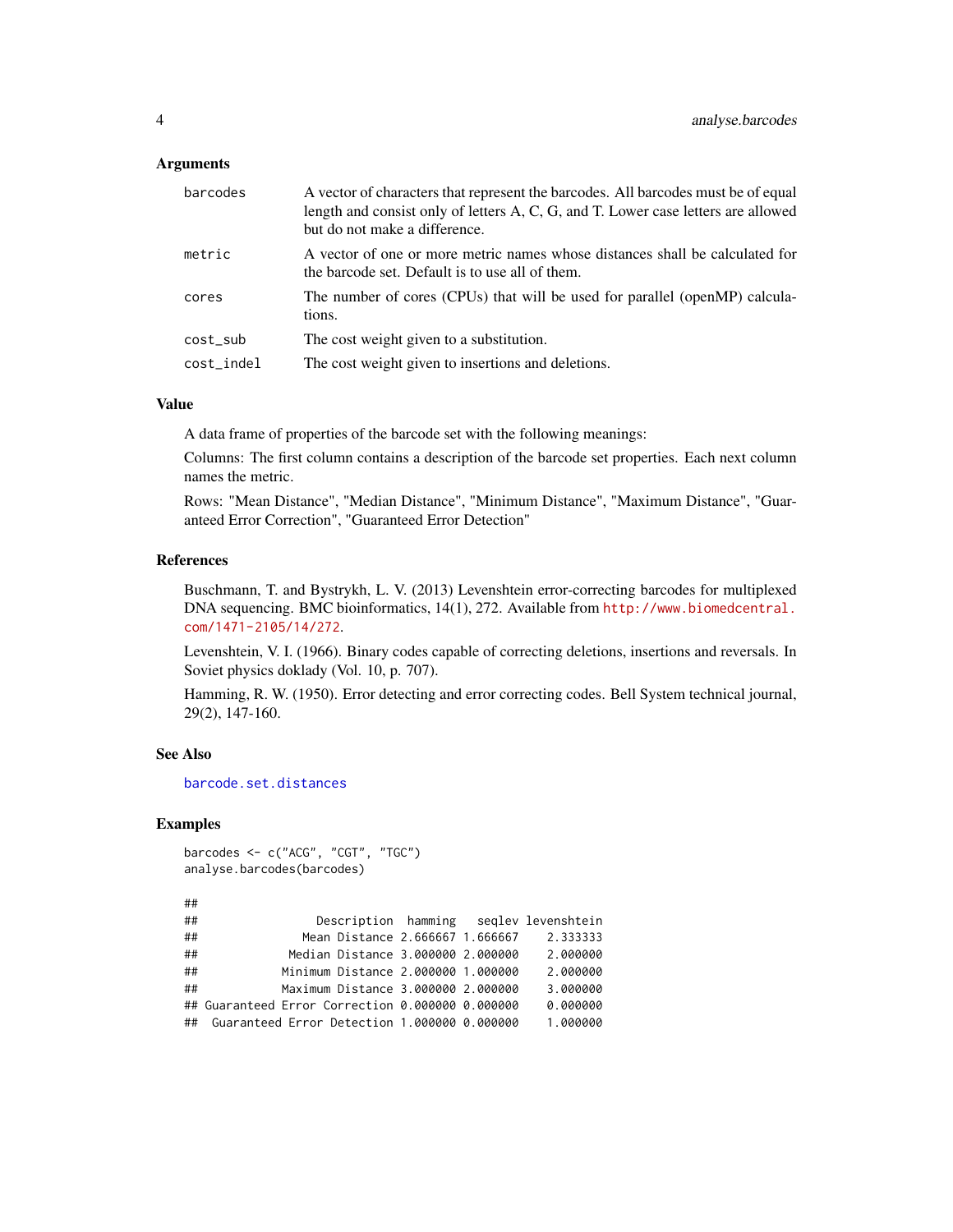<span id="page-4-1"></span><span id="page-4-0"></span>barcode.set.distances *Calculate distances between each barcode pair of a barcode set.*

#### Description

The function calculates the distance between each pair of a set of barcodes. The user may choose one of several distance metrics ("hamming", "seqlev", "levenshtein")).

#### Usage

barcode.set.distances(barcodes, metric=c("hamming", "seqlev", "levenshtein"), cores=detectCores()/2,

#### Arguments

| barcodes   | A set of barcodes (as vector of characters)                                           |
|------------|---------------------------------------------------------------------------------------|
| metric     | The distance metric which should be calculated.                                       |
| cores      | The number of cores (CPUs) that will be used for parallel (openMP) calcula-<br>tions. |
| cost_sub   | The cost weight given to a substitution.                                              |
| cost_indel | The cost weight given to insertions and deletions.                                    |

#### Details

The primary purpose of this function is the analysis of barcode sets. Seeing the individual paired barcode distances helps to understand which pairings are exceptionally similar and which barcodes have a smaller or higher average distance to other barcodes.

Details if the distance metrics can be found in the man page of [create.dnabarcodes](#page-5-1).

#### Value

A symmetric Matrix of distances between each pair of barcodes with zeros on the main diagonal.

#### References

Buschmann, T. and Bystrykh, L. V. (2013) Levenshtein error-correcting barcodes for multiplexed DNA sequencing. BMC bioinformatics, 14(1), 272. Available from [http://www.biomedcentral.](http://www.biomedcentral.com/1471-2105/14/272) [com/1471-2105/14/272](http://www.biomedcentral.com/1471-2105/14/272).

Levenshtein, V. I. (1966). Binary codes capable of correcting deletions, insertions and reversals. In Soviet physics doklady (Vol. 10, p. 707).

Hamming, R. W. (1950). Error detecting and error correcting codes. Bell System technical journal, 29(2), 147-160.

#### See Also

[analyse.barcodes](#page-2-1)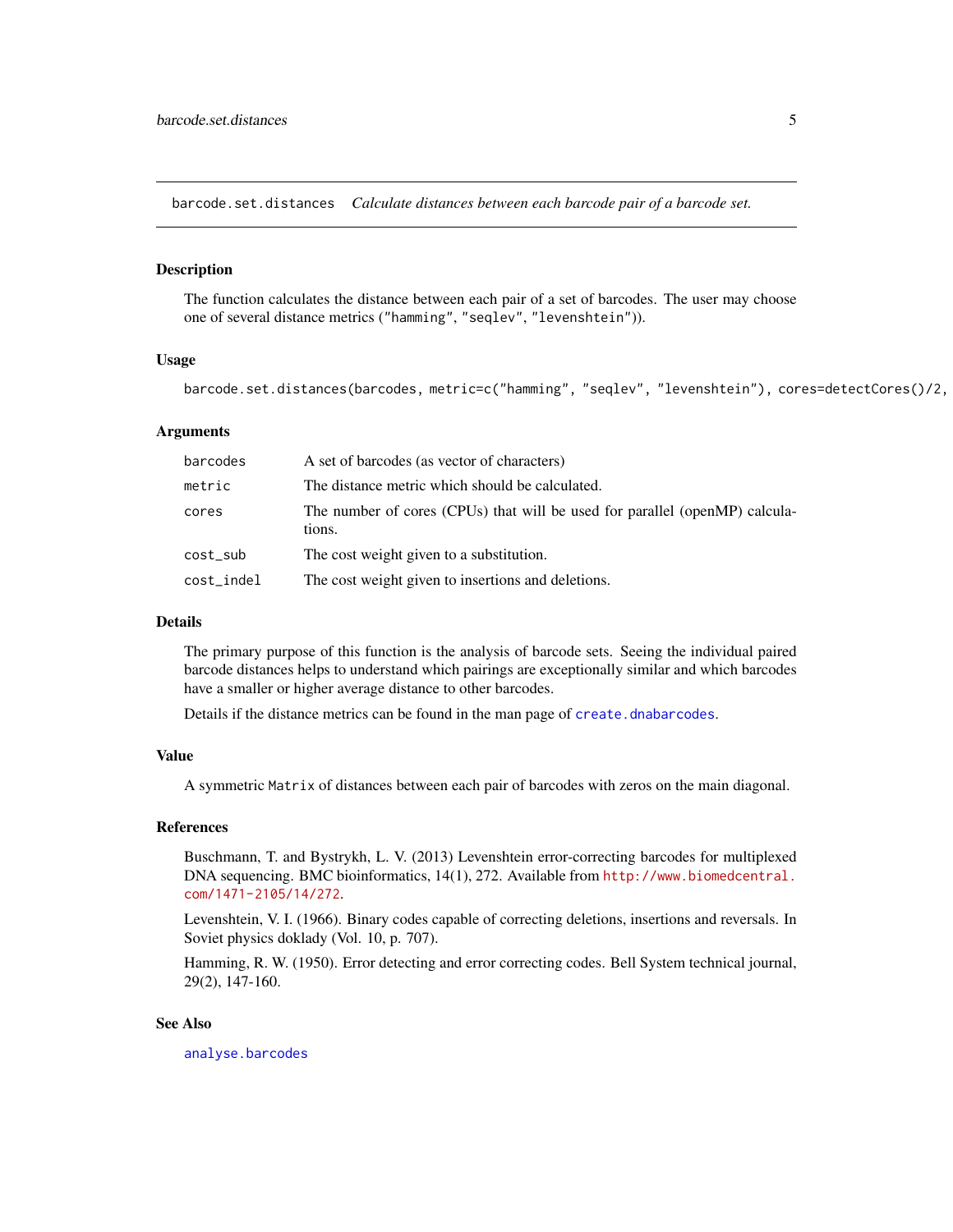#### Examples

```
barcodes <- c("AGGT", "TTCC", "CTGA", "GCAA")
barcode.set.distances(barcodes)
barcode.set.distances(barcodes,metric="seqlev")
```
<span id="page-5-1"></span>create.dnabarcodes *Create a set of DNA barcodes using one of several heuristic methods.*

#### Description

Creates a DNA barcode set that has error correction and detection properties. The function uses one of four different heuristics to generate the set (clique, conway, sampling, and ashlock) and one of three different distance metrics between individual barcodes (hamming, seqlev, and levenshtein).

For heuristics, inexperienced users should try "conway" and then "ashlock".

The Hamming Distance (metric="hamming") allows the correction/detection of substitutions. The Sequence Levenshtein distance (metric="seqlev") allows the correction/detection of insertions, deletions, and substitutions in barcodes in DNA context. The Levenshtein distance should not be used except by experienced users (see Details).

The functions create.dnabarcodes.conway, create.dnabarcodes.clique, create.dnabarcodes.sampling, and create.dnabarcodes.ashlock provide a shortcut to generating barcode sets based on one of the available heuristics and use better default parameters for some.

#### Usage

```
create.dnabarcodes(n, dist=3, metric=c("hamming","seqlev","levenshtein", "phaseshift"),
                   heuristic=c("conway", "clique", "sampling", "ashlock"),
            filter.triplets=TRUE, filter.gc=TRUE, filter.self_complementary=TRUE,
                   pool = character(), iterations=100, population=200,
                   cores=detectCores()/2, use_cache = FALSE,
                   cost\_sub = 1, cost\_indel = 1)
create.dnabarcodes.conway(n, heuristic="conway", ...)
create.dnabarcodes.clique(n, heuristic="clique", ...)
create.dnabarcodes.sampling(n, heuristic="sampling", iterations=20000, ...)
```
create.dnabarcodes.ashlock(n, heuristic="ashlock", iterations=100, population=200, ...)

#### Arguments

| n      | The length of the barcodes (should be smaller than 14). No default.                                             |
|--------|-----------------------------------------------------------------------------------------------------------------|
| dist   | The minimal distance between barcodes that shall be kept. Default is 3.                                         |
| metric | The distance metric that is used to calculate and keep the distance between bar-<br>codes. Default is "hamming" |

<span id="page-5-0"></span>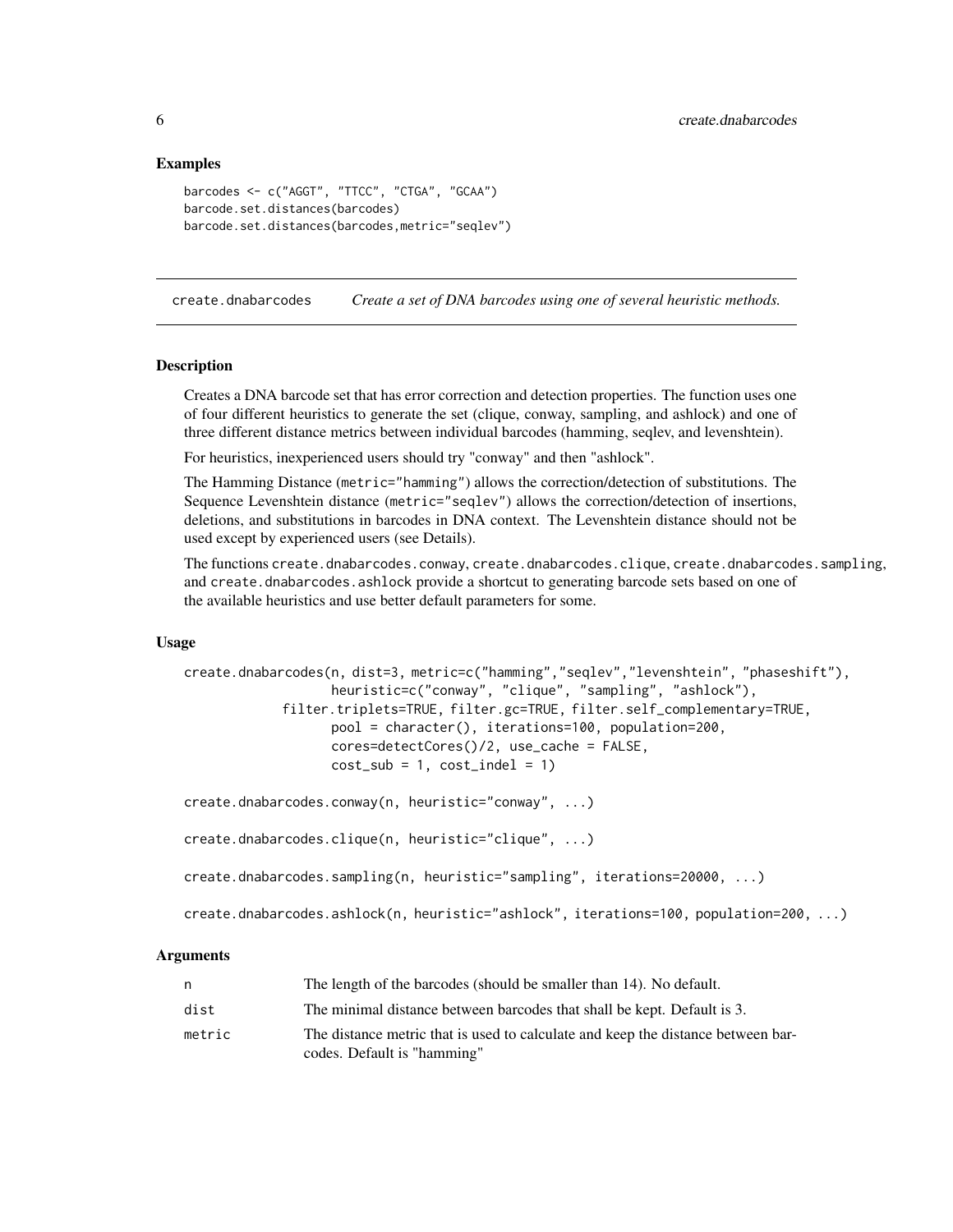| heuristic                 | The heuristic algorithm to generate the barcode set. Available are "conway",<br>"clique", "sampling", and "ashlock". The default is "conway".                                                                                                                                                                                                                                                                                                                                                |
|---------------------------|----------------------------------------------------------------------------------------------------------------------------------------------------------------------------------------------------------------------------------------------------------------------------------------------------------------------------------------------------------------------------------------------------------------------------------------------------------------------------------------------|
| filter.triplets           |                                                                                                                                                                                                                                                                                                                                                                                                                                                                                              |
|                           | Should sequences that contain at least three repeated equal bases (e.g., AAA,<br>TTT, CCC, or GGG) be filtered out?                                                                                                                                                                                                                                                                                                                                                                          |
| filter.gc                 | Should sequences that have an unbalanced ratio of bases G or C versus A or T<br>be filtered out?                                                                                                                                                                                                                                                                                                                                                                                             |
| filter.self_complementary |                                                                                                                                                                                                                                                                                                                                                                                                                                                                                              |
|                           | Should self complementary sequences be filtered out?                                                                                                                                                                                                                                                                                                                                                                                                                                         |
| pool                      | An optional set of candidate sequences for the DNA barcode sets. If no pool is<br>given, the maximum possible pool is generated internally in the function accord-<br>ing to specifications (length n, filtered based on filter.triplets, filter.gc,<br>filter.self_complementary). If the pool is given, only sequences from the<br>pool are used as possible barcodes (but still filtered according to filtering param-<br>eters of this function). It is save to leave this option unset. |
| iterations                | In case of heuristic = "sampling": The number of samples that are tested for<br>maximal size. In case of heuristic = "ashlock": The number of iterations of<br>the genetic algorithm that are conducted. Not used in any other case.                                                                                                                                                                                                                                                         |
| population                | Only used for heuristic = "ashlock": The number of chromosomes of the ge-<br>netic algorithm that are tested. Note: For heuristic = "ashlock", the number<br>of barcode sets that are tested is population + population/ $2$ * (iterations-1).                                                                                                                                                                                                                                               |
| cores                     | The number of cores (CPUs) that will be used for parallel (openMP) calcula-<br>tions.                                                                                                                                                                                                                                                                                                                                                                                                        |
| use_cache                 | Shall the distances between each candidate barcode of the pool be calculated in<br>advance? In many cases this increases speed but needs a lot of memory. When<br>in doubt, set to FALSE.                                                                                                                                                                                                                                                                                                    |
| cost_sub                  | The cost weight given to a substitution.                                                                                                                                                                                                                                                                                                                                                                                                                                                     |
| cost_indel                | The cost weight given to insertions and deletions.                                                                                                                                                                                                                                                                                                                                                                                                                                           |
| $\cdots$                  | Arguments passed on to create.dnabarcodes.                                                                                                                                                                                                                                                                                                                                                                                                                                                   |

#### Details

Different heuristics produce different results in different time. New users should first try "conway" and then "ashlock".

The heuristics "conway" and "clique" produce fast results but are not nearly as good as the heuristics "sampling" and "ashlock". The clique heuristic is a bit slower and needs more memory than the Conway heuristic because it first constructs a graph representation of the pool.

The heuristic "ashlock" is assumed to produce the best heuristic results after a reasonable number of iterations with a good population size.

Distance metrics are the mathematical fairy dust that make the error correction and detection of the barcode sets possible. Different metrics and different distances allow different error corrections/detections.

A high enough Hamming Distance (metric = "hamming") allows the correction/detection of substitutions. Due to the ignorance of insertions and deletions, any changes to the length of the barcode as well as DNA context are ignored, which makes the Hamming distance a simple choice.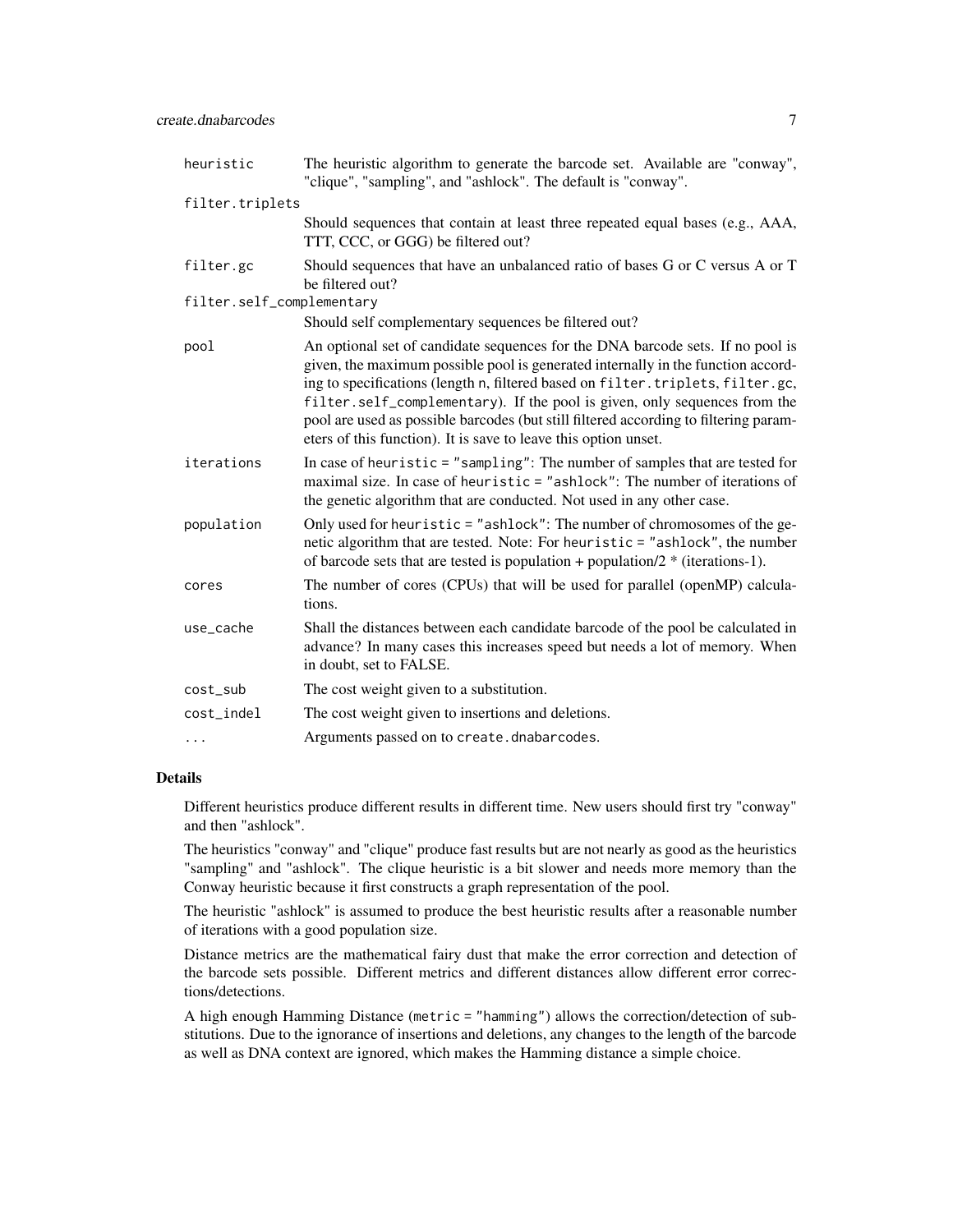A high enough Sequence Levenshtein distance (metric = "seqlev") allows the correction/detection of insertions, deletions, and substitutions in scenarios where the barcode was attached to a DNA sequence. Your sequence read, coming from a Illumina, Roche, PacBio NGS machine of your choice, should then start with that barcode, followed by the insert or an adapter or some random base calls.

A high enough Levenshtein distance (metric = "levenshtein") allows the correction/detection of insertions, deletions, and substitutions in scenarios where the barcode was not attached anywhere, respective where the exact outline of the barcode is known. This is as far as we know in no current NGS technology the case. Do not use this distance metric, except you know what you are doing.

The number of error corrections/detections of the code depends of the enforced distance dist. If all conditions are correct, a barcode set with an enforced distance dist can correct k errors, if

$$
k \leq floor(\frac{dist-1}{2})
$$

The detection of k errors is possible, if

 $k \leq dist - 1$ 

The advantage of this function over already available barcode sets in the scientific community is the ability to flexibly generate new barcode sets of different properties. For example, the function can use a pre-existing barcode library as a candidate set for a better barcode set. In another example, a higher distance (e.g., dist = 4) is used. Such a parameter setting would possibly increase the error detection property of the code as well as the average barcode distance, increasing the probability of guessing a barcode during demultiplexing.

The heuristics for the generation of barcodes are as follows:

The Conway heuristic (heuristic = "conway", named after John Conway) starts with an empty set of barcodes, goes through the list of candidate barcodes (the pool) in lexicographical order and adds each candidate barcode to the initial set if the distance if the candidate barcode to each barcode in the intial set is at least d >= dist.

The Clique heuristic (heuristic = "conway") first generates a graph representation of the pool. Each barcode in the pool is a node of the graph and two barcodes/nodes are connected undirectionally if their distance is at least  $d \geq d$  dist. The barcode set problem is now reduced to finding the maximal clique in this graph. Because that problem is also computationally infeasible, we use the heuristic clique algorithm of Pattabiraman et al.

The sampling heuristic (heuristic = "sampling") extends the principle of the Conway heuristic. Instead of starting with an empty initial set, we generate small random sets of barcodes as initial sets (the so called seeds). Those seeds are then "closed" using the Conway method. The size of the seed is fixed to three barcodes. The number of random seeds is given by the parameter iterations, hence that often a Conway closure is calculated.

Finally, the Ashlock heuristic (heuristic = "ashlock", named after Daniel Ashlock) extends the sampling heuristic by adding an evolutionary algorithm. A population of random seeds is generated only for the first iteration. Each seed is then closed using the Conway method. The size of the barcode set after closure defines the *fitness* of that seed. For the next iteration, succesful seeds (with a higher fitness) are cloned and slightly mutated (some barcodes in the seed are replaced with a random new barcode). Those changed seeds are now closed again and their respective fitness calculated. In the first iteration, as many instances of the Conway closure are calculated as there are seeds. In the second round, only half of the seeds (the changed ones) are calculated. Therefore, the total number of calculated Conway closures is iterations + population/2  $\star$  (iterations - 1).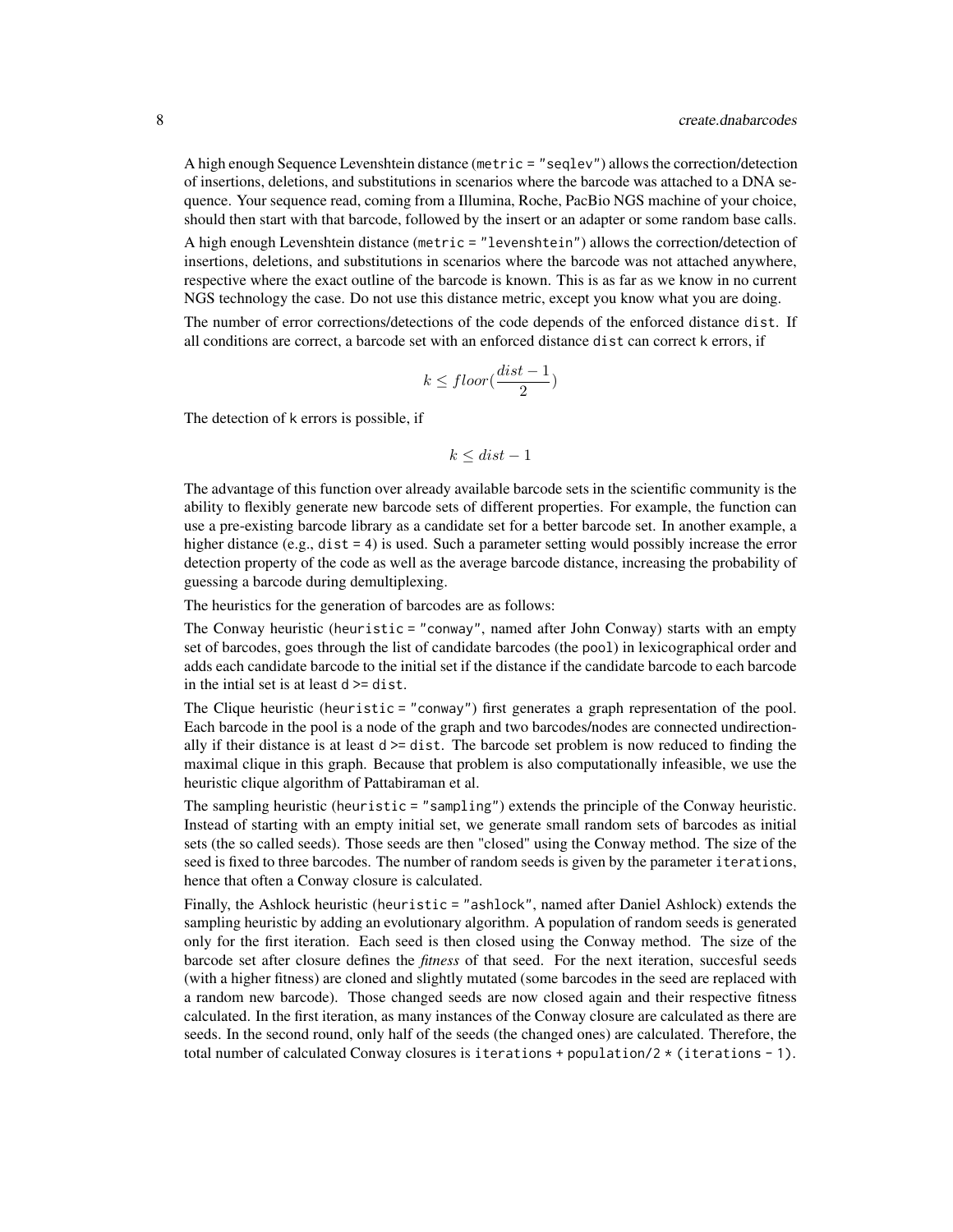#### <span id="page-8-0"></span>Value

A vector of characters, representing the DNA barcode set.

#### References

Buschmann, T. and Bystrykh, L. V. (2013) Levenshtein error-correcting barcodes for multiplexed DNA sequencing. BMC bioinformatics, 14(1), 272. Available from [http://www.biomedcentral.](http://www.biomedcentral.com/1471-2105/14/272) [com/1471-2105/14/272](http://www.biomedcentral.com/1471-2105/14/272).

Levenshtein, V. I. (1966). Binary codes capable of correcting deletions, insertions and reversals. In Soviet physics doklady (Vol. 10, p. 707).

Hamming, R. W. (1950). Error detecting and error correcting codes. Bell System technical journal, 29(2), 147-160.

Conway, J. and Sloane, N. (1986) Lexicographic codes: error-correcting codes from game theory. Information Theory, IEEE Transactions on, 32(3), 337-348.

Pattabiraman, B., Patwary, M. M. A., Gebremedhin, A. H., Liao, W. K. and Choudhary, A. (2013) Fast algorithms for the maximum clique problem on massive sparse graphs. In Algorithms and Models for the Web Graph (pp. 156-169). Springer International Publishing.

Ashlock, D., Guo, L. and Qiu, F. (2002) Greedy closure evolutionary algorithms. In Computational Intelligence, Proceedings of the World on Congress on (Vol. 2, pp. 1296-1301). IEEE.

Brouwer, A. E., Shearer, L. B. and Sloane, N. I. A. (1990) A new table of constant weight codes. In IEEE Trans Inform Theory.

#### See Also

[create.pool](#page-9-1) to get the pool of barcode candidates that are used in this function internally.

#### Examples

```
# Create barcodes of length 5 and minimal Hamming distance of 3:
# (these barcodes can correct up to 1 substitution mutation)
create.dnabarcodes(5) # 30 barcodes
create.dnabarcodes.ashlock(5) # Up to 48 barcodes
# Create barcodes of length 5 with minimal SeqLev distance of 3:
# (barcodes can correct up to 1 insertion/deletion/substitution
# in DNA context)
create.dnabarcodes(5, metric="seqlev") # 8 barcodes
create.dnabarcodes.ashlock(5, metric="seqlev") # Up to 13
# Create Seq-Lev-barcodes without filtering
length(create.dnabarcodes.ashlock(5, metric="seqlev", filter.triplets=FALSE, filter.gc=FALSE, filter.self_comple
# Create pool, apply additional (useless) filters, create barcode set
pool <- create.pool(5)
length(pool) # 592
pool <- pool[grep("AT",pool,invert=TRUE)]
length(pool) # 468
create.dnabarcodes(5,pool=pool)
```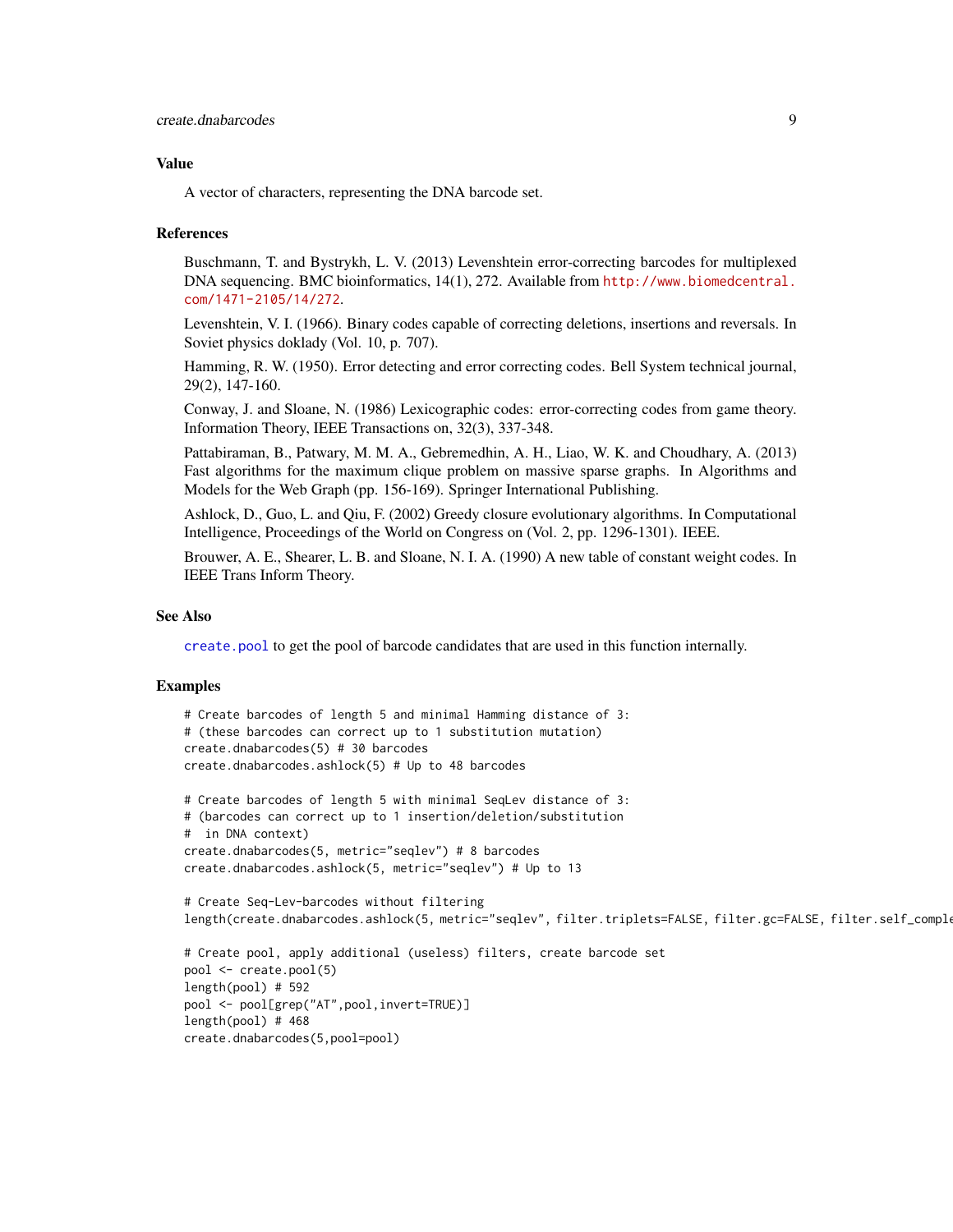#### **Description**

This function creates a vector of sequences of equal length with some filtering applied. These sequences function as the pool of candidate sequences from which an actual DNA barcode set may be constructed, for example by passing the pool as a parameter to the function [create.dnabarcodes](#page-5-1).

Sequences in the pool are constructed as all possible concatenations of n bases C,G,A, and T with some of them filtered out for various technical reasons.

Users of this package usually do not need to use this function as the function [create.dnabarcodes](#page-5-1) already creates such a pool internally. However, there are some exceptions: A) The user might want to know the set of barcode candidates from which the final DNA barcode set was generated. B) The user might want apply some additional filtering to the pool before constructing a DNA barcode set.

#### Usage

```
create.pool(n, filter.triplets=TRUE, filter.gc=TRUE, filter.self_complementary=TRUE, cores=detectCore
```
#### Arguments

| n                         | The length of the sequences in the pool (should be smaller than 20)                                                 |  |
|---------------------------|---------------------------------------------------------------------------------------------------------------------|--|
| filter.triplets           |                                                                                                                     |  |
|                           | Should sequences that contain at least three repeated equal bases (e.g., AAA,<br>TTT, CCC, or GGG) be filtered out? |  |
| filter.gc                 | Should sequences that have an unbalanced ratio of bases G or C versus A or T<br>be filtered out?                    |  |
| filter.self_complementary |                                                                                                                     |  |
|                           | Should self complementary sequences be filtered out?                                                                |  |
| cores                     | The number of cores (CPUs) that will be used for parallel (openMP) calcula-<br>tions.                               |  |

#### Value

A vector of characters representing the pool of barcode candidates.

#### See Also

[create.dnabarcodes](#page-5-1)

#### Examples

```
create.pool(4)
length(create.pool(5))
length(create.pool(5, filter.triplets=FALSE, filter.gc=FALSE, filter.self_complementary=FALSE))
#
```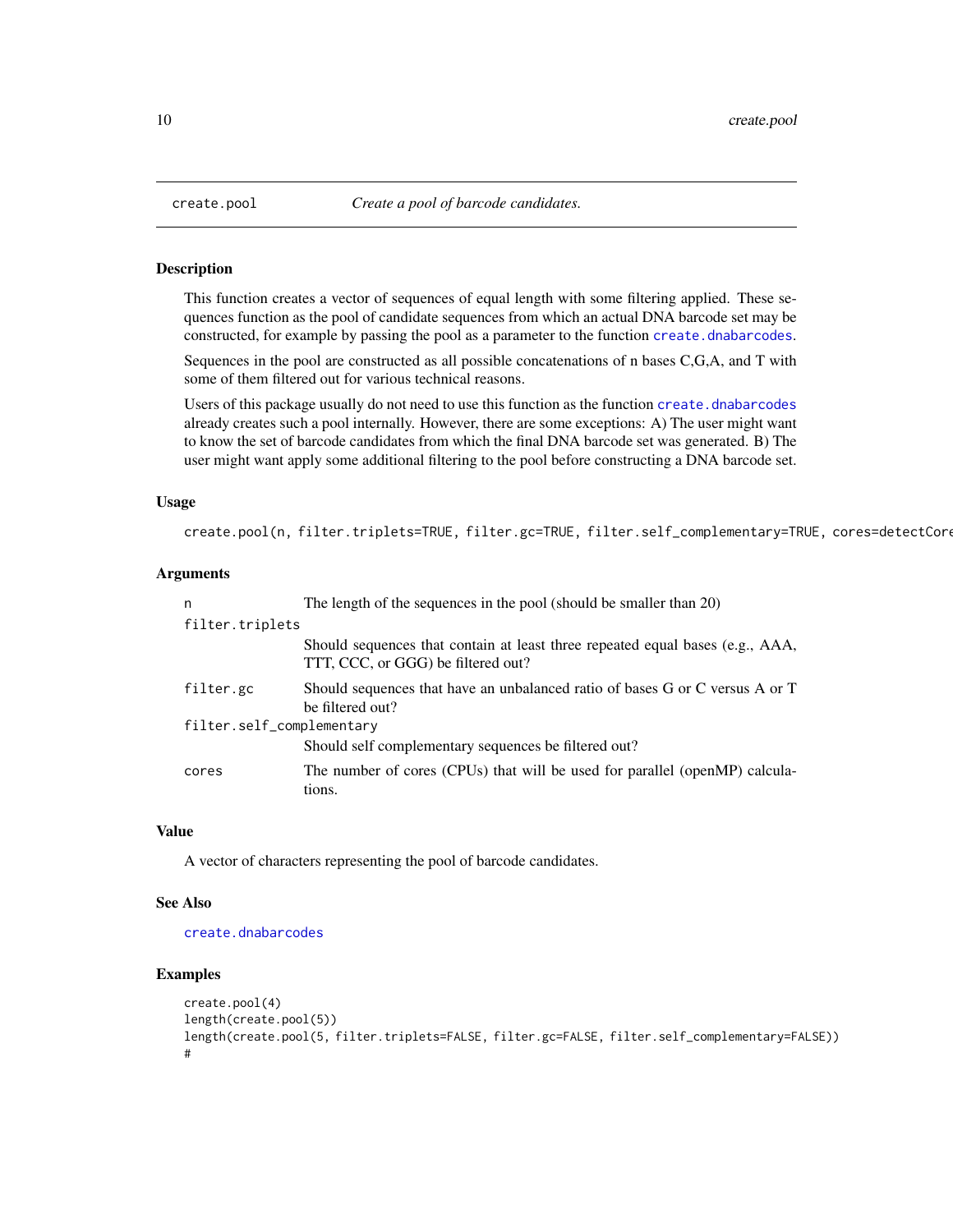#### <span id="page-10-0"></span>demultiplex 11

```
#
# Create pool, apply additional (useless) filters, create barcode set
pool <- create.pool(5)
length(pool) # 592
pool <- pool[grep("AT",pool,invert=TRUE)]
length(pool) # 468
create.dnabarcodes(5,pool=pool)
```
demultiplex *Demultiplex a set of reads.*

#### Description

The function demultiplex takes a set of reads that start with a barcode and assigns those reads to a reference barcode while possibly correcting errors.

The correct metric should be used, with metric = "hamming" to correct substitution errors and metric = "seqlev" to correct insertion, deletion, and substitution errors.

#### Usage

```
demultiplex(reads, barcodes, metric=c("hamming","seqlev","levenshtein","phaseshift"), cost_sub = 1, c
```
#### Arguments

| reads      | The reads coming from your sequencing machines that start with a barcode. For<br>metric = "seqlev" please provide some context after the (supposed) barcode,<br>at least as many bases as errors that you want to correct. |
|------------|----------------------------------------------------------------------------------------------------------------------------------------------------------------------------------------------------------------------------|
| barcodes   | The reference barcodes that you used during library preparation and that you<br>want to correct in your reads.                                                                                                             |
| metric     | The distance metric to be used to assign reads to reference barcodes.                                                                                                                                                      |
| cost_sub   | The cost weight given to a substitution.                                                                                                                                                                                   |
| cost_indel | The cost weight given to insertions and deletions.                                                                                                                                                                         |

#### Details

Reads are matched to their correct reference barcodes by calculating the distances between each read and each reference barcode. The reference barcode with the smallest distance to the read is assumed to be the correct original barcode of that read.

For metric = "hamming", only the first n (with n being the length of the reference barcodes) bases of the read are used for these comparisons and no bases afterwards. Reads with fewer than n bases cannot be matched.

For metric = "seqlev", the whole read is compared with the reference barcodes. The Sequence Levenshtein distance was especially developed for barcodes in DNA context and can cope with ambiguities that stem from changes to the length of the barcode.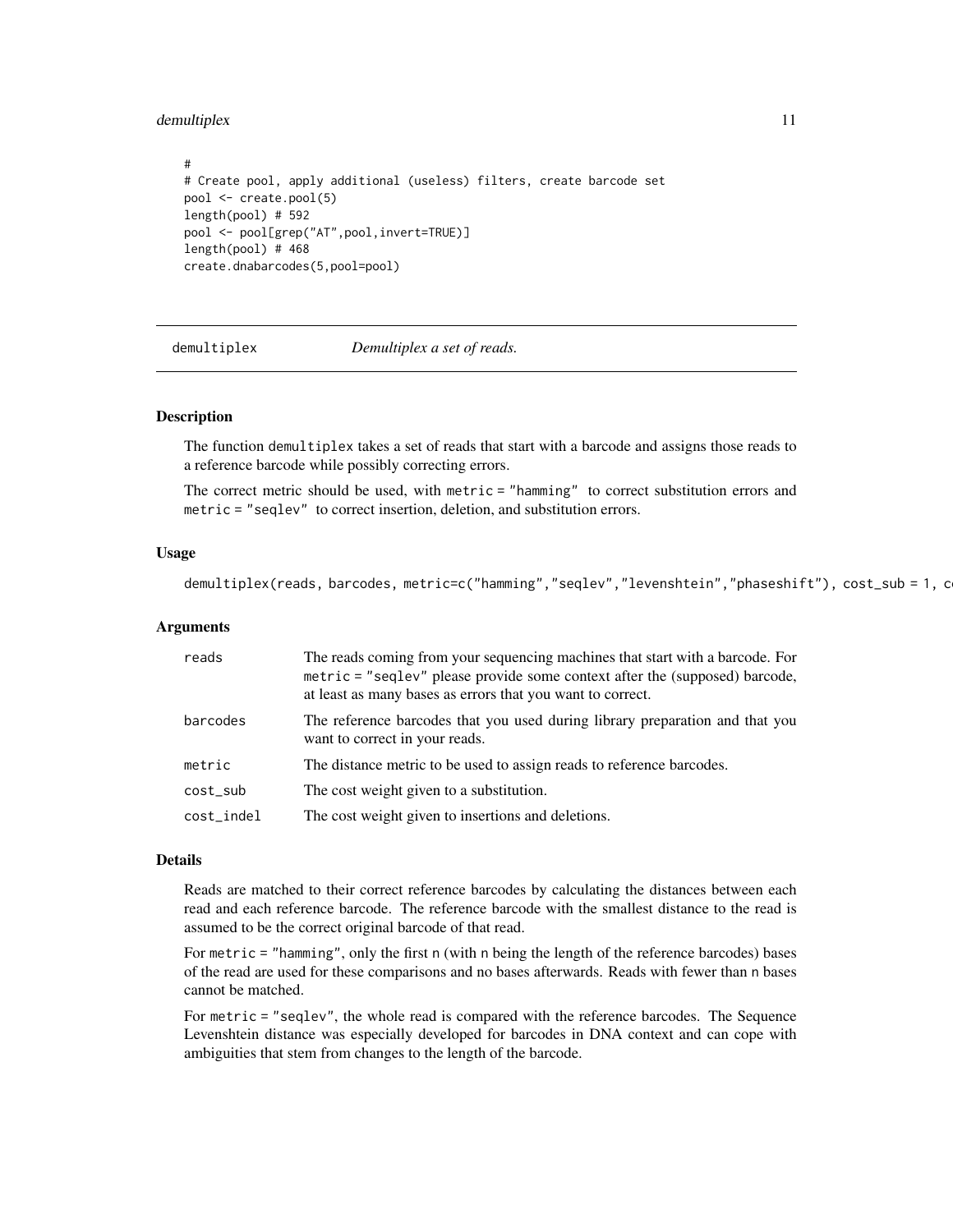<span id="page-11-0"></span>The Levenshtein distance (metric = "levenshtein") is largely undefined in DNA context and should be avoided. The Levenshtein distance only works if the length both of the reference barcode and the barcode in the read is known. With possible insertions and deletions, this becomes an unknown. For this reason, we always calculate the Levenshtein distance between the whole read and the whole reference barcode without coping with potential side effects.

#### Value

A vector of reference barcodes of the same length as the input reads. Each reference barcode is the corrected version of the input barcode.

#### **Note**

Do not try to correct errors in barcodes that were not systematically constructed for such a correction. To create such a barcode set, have a look into function [create.dnabarcodes](#page-5-1).

#### See Also

[create.dnabarcodes](#page-5-1), [analyse.barcodes](#page-2-1)

#### Examples

```
# Define some barcodes and inserts
barcodes <- c("AGGT", "TTCC", "CTGA", "GCAA")
insert <- 'ACGCAGGTTGCATATTTTAGGAAGTGAGGAGGAGGCACGGGCTCGAGCTGCGGCTGGGTCTGGGGCGCGG'
# Choose and mutate a couple of thousand barcodes
used_barcodes <- sample(barcodes,10000,replace=TRUE)
mutated_barcodes <- unlist(lapply(strsplit(used_barcodes,""), function(x) { pos <- sample(1:length(x),1); x[pos]
show(setequal(mutated_barcodes, used_barcodes)) # FALSE
# Construct reads (= barcodes + insert)
reads <- paste(mutated_barcodes, insert, sep='')
# Demultiplex
demultiplexed <- demultiplex(reads,barcodes,metric="hamming")
# Show correctness
show(setequal(demultiplexed, used_barcodes)) # TRUE
```
distance *Calculate distance between two barcodes.*

#### Description

The function calculates the distance between two barcodes. The user may choose one of several distance metrics ("hamming", "seqlev", "levenshtein", "phaseshift").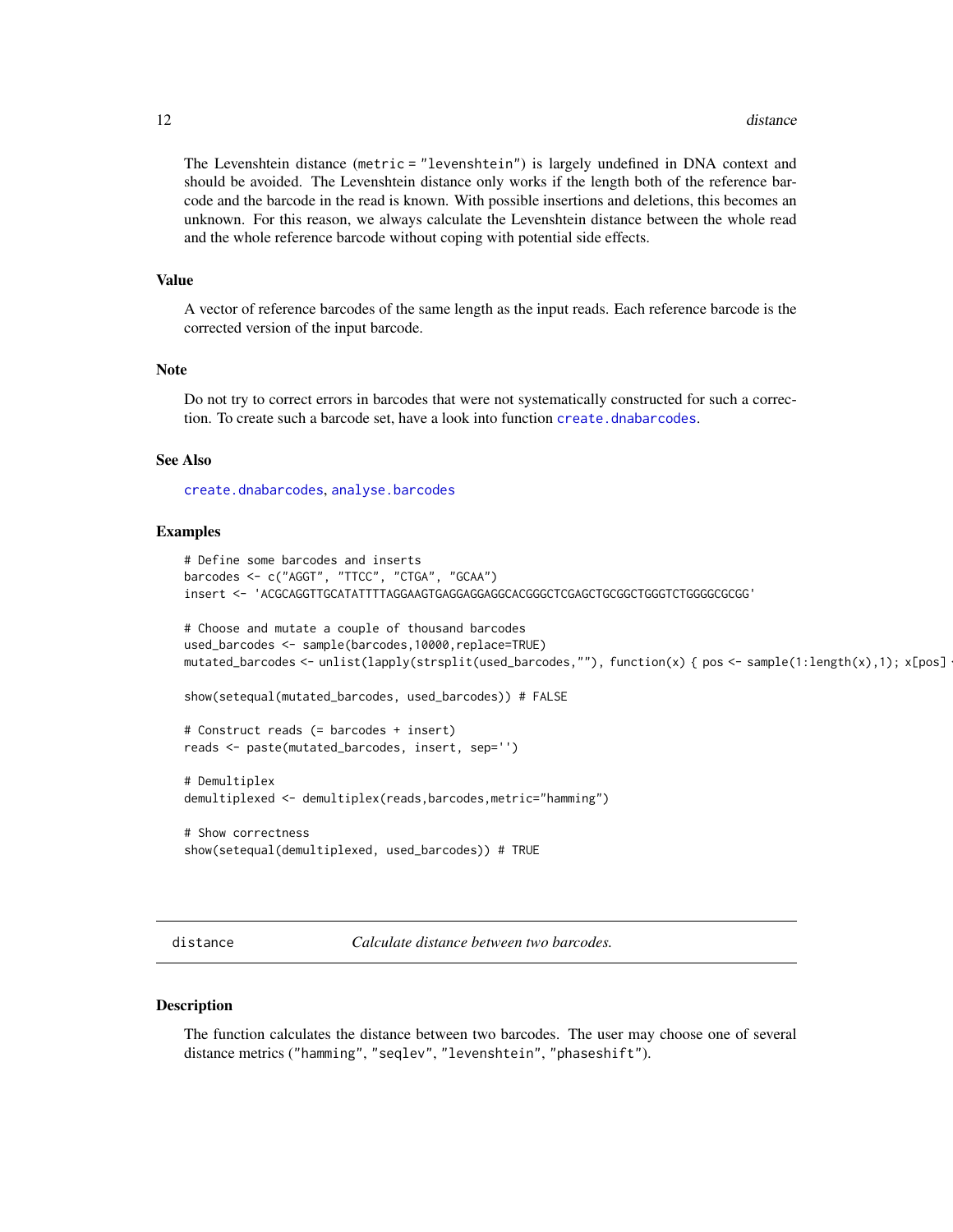#### <span id="page-12-0"></span>mutatedReads 13

#### Usage

distance(sequence1, sequence2, metric=c("hamming","seqlev","levenshtein", "phaseshift"), cost\_sub=1,

#### Arguments

| sequence1  | The first sequence (a string)                      |
|------------|----------------------------------------------------|
| sequence2  | The second sequence (a string)                     |
| metric     | The distance metric which should be calculated.    |
| cost_sub   | The cost weight given to a substitution.           |
| cost_indel | The cost weight given to insertions and deletions. |

#### Value

The distance between the two sequences.

#### References

Buschmann, T. and Bystrykh, L. V. (2013) Levenshtein error-correcting barcodes for multiplexed DNA sequencing. BMC bioinformatics, 14(1), 272. Available from [http://www.biomedcentral.](http://www.biomedcentral.com/1471-2105/14/272) [com/1471-2105/14/272](http://www.biomedcentral.com/1471-2105/14/272).

Levenshtein, V. I. (1966). Binary codes capable of correcting deletions, insertions and reversals. In Soviet physics doklady (Vol. 10, p. 707).

Hamming, R. W. (1950). Error detecting and error correcting codes. Bell System technical journal, 29(2), 147-160.

#### Examples

distance("AGGT", "TTCC") distance("AGGT", "TTCC", metric="seqlev")

mutatedReads *Mock Set of Mutated Reads*

#### Description

The mock set of mutated reads consists of DNA barcodes from the supplierSet dataset concatenated with random DNA bases. Each read has been mutated to a certain degree (i.e., single bases have been substituted).

The set is only intended for the man page examples.

#### Format

A character vector of 10,000 DNA sequences.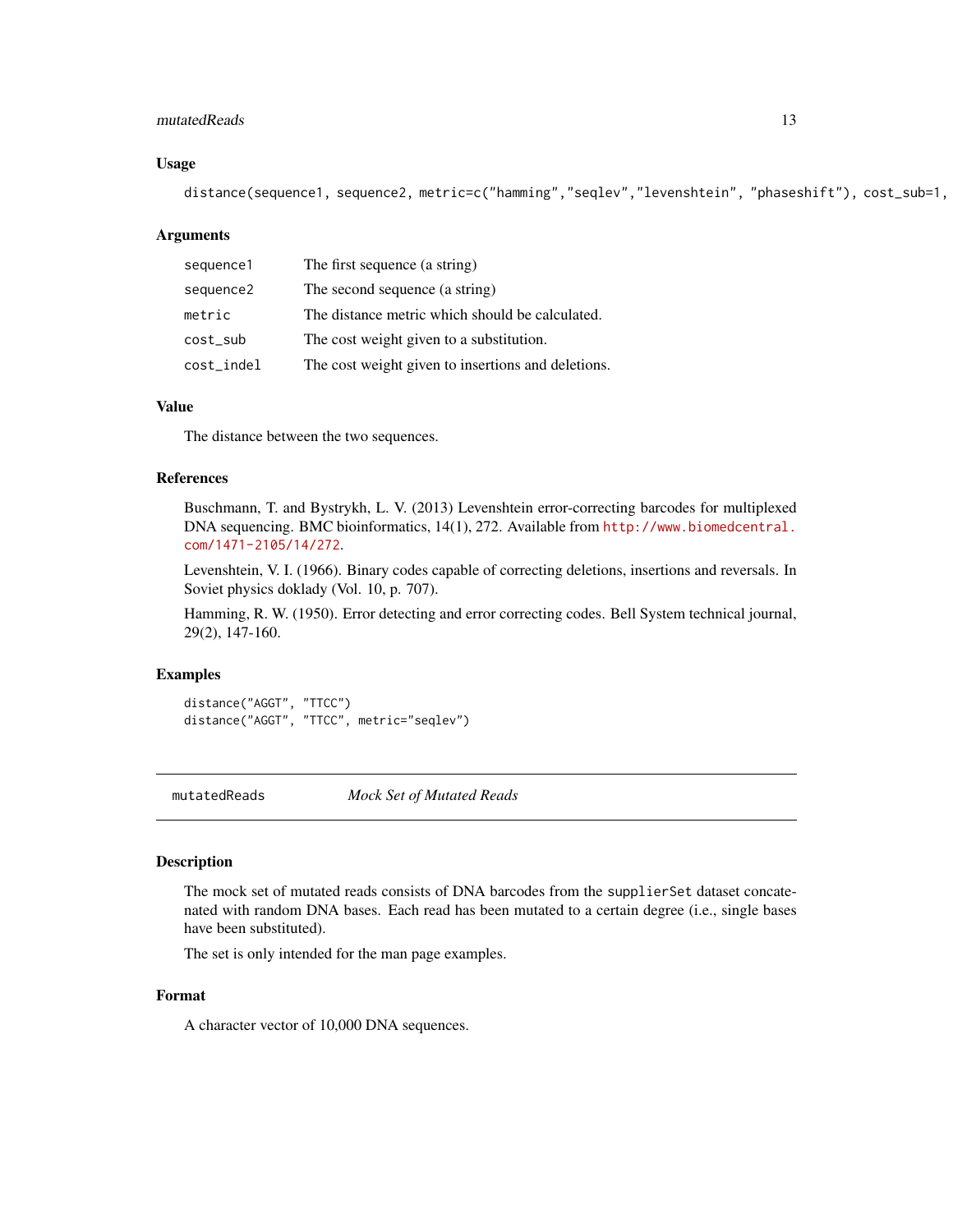<span id="page-13-0"></span>

#### Description

The mock set of DNA barcodes represents a set that could come from any sample tag or index supplier. The set has a minimum Hamming distance of 3 and therefore allows the correction of a single substitution.

The set is only intended for the manual examples and should not be used in real experiments.

#### Format

A character vector of 48 DNA barcodes.